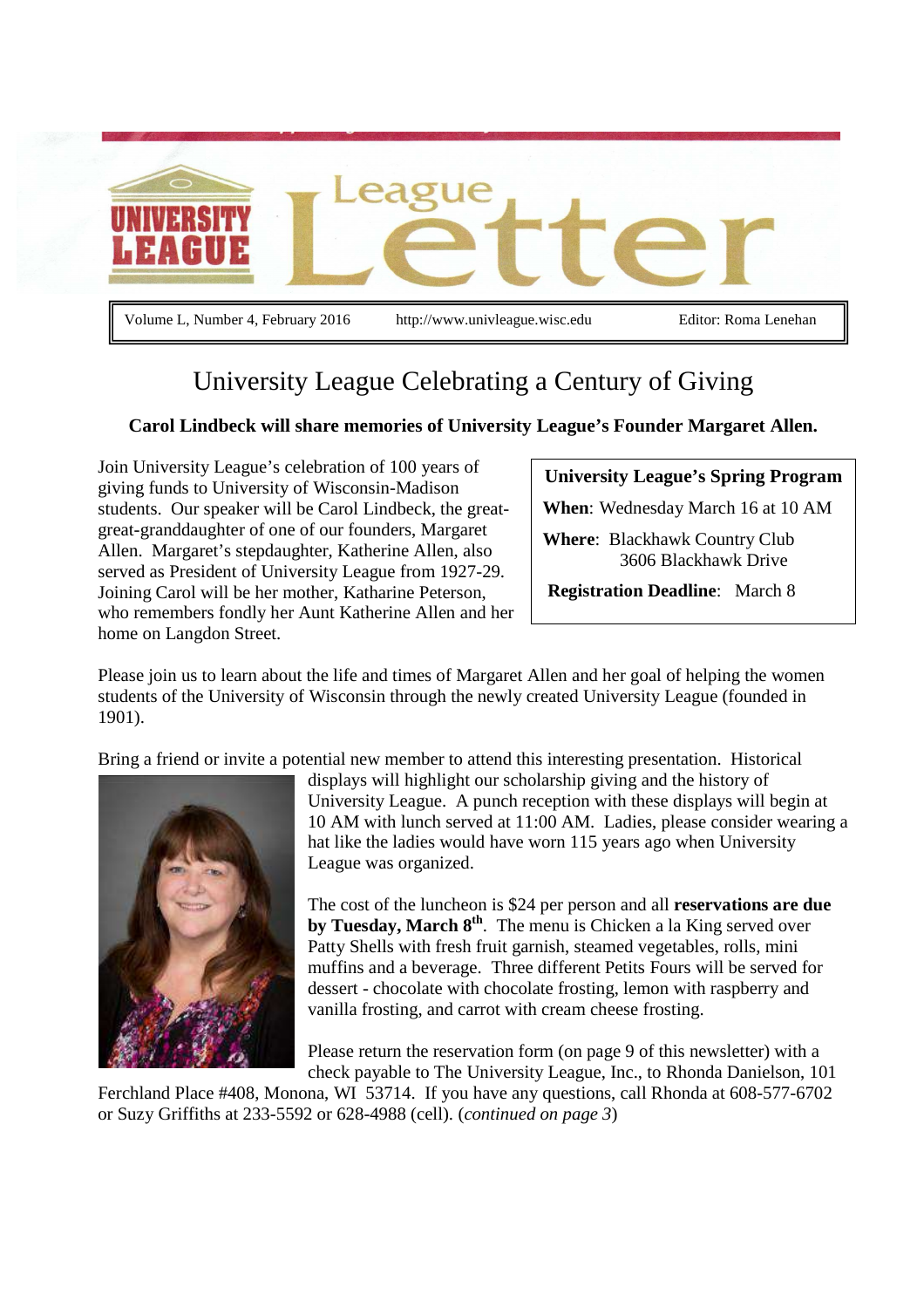

## From the President's Desk:

What do  $115 + 100 + 45$  equal? The answer - what we will be celebrating at our next event on Wednesday, March 16. We will be reminiscing about 115 years as an organization, 100 years of giving financial aid to deserving university students, and 45 years of publishing a newsletter. At 10 AM we will have a special reception with punch and displays of our history to bring back memories and present interesting aspects of League's history. The program will be about Margaret Allen, one of our founders, as told by her descendants. Three generations of Allen family members will join us to tell their story including family secrets, intrigue, the connection to slave songs, and much more.

 When our founders gathered to discuss plans for a new organization, they would have come dressed in hats, gloves and pearls. Everyone is encouraged to come to the luncheon, dressed as our founders would have dressed in 1901. The special committee

working on the event details are pictured on page 10 wearing the hats they plan to wear. Have fun picking out a special hat to wear!

 At the luncheon, Kay Jarvis-Sladky will announce the amount of money donated to The University League Centennial Endowed Scholarship. Kay developed this fund-raising initiative. The question was, could University League raise \$10,000 in a semester to fully fund an Endowed Scholarship to celebrate our "100 Years of Giving"? Come to the luncheon to find out if we met our \$10,000 goal!

 You received an invitation to our Stay-At-Home Scholarship Benefit. Kathleen Murphy Sherry and her committee produced a fabulous invitation that paid tribute to our first 100 years of giving aid to students. Anne Stoelting added her special artistic touch to the invitation. Since at least 1981 (when League received non-profit status), our scholarship gifts have been given annually to twelve schools and colleges (see your Yearbook for details). The schools then awarded them to students the following year. Help us continue this generous giving tradition. Student financial need continues to exceed available funds. Please help students achieve their educational dreams by mailing your scholarship donation by April 1.

 This is the fourth newsletter this year that has contained 25 facts of our history to celebrate our anniversaries. Our Publicity Chair, Jan Martin, spent hours going through documents in League's archives to find all these facts. If you have saved all four newsletters, you will have a concise history of our last 115 years. Thanks Jan for giving us this gift as we celebrate our 100 years of giving funds to University of Wisconsin-Madison students.

 Our newsletters are a vital part of the way we communicate. Forty-five years ago the League newsletter began to be published regularly, five times a year to support our events. Thank you to each and every newsletter editor who has worked so hard to deliver the League news to us.

 Our founders would be proud of what we have become, 115 years after their first meeting. Send in your reservations for our special celebration on March 16 so you won't miss the fun. I will see you there!

Linda Harvey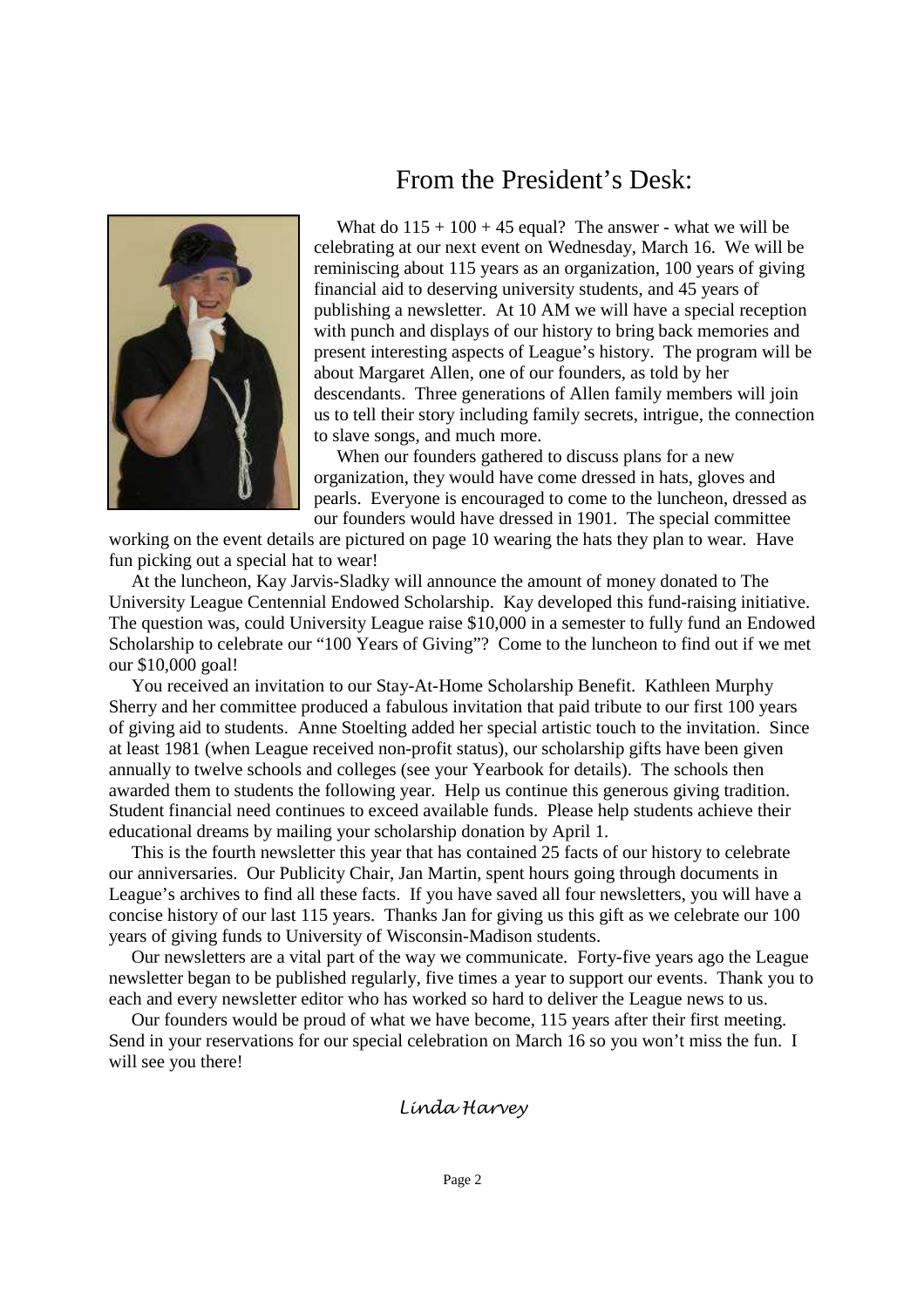# Celebrating a Century of Giving (continued from page 1)

Carol Lindbeck, the daughter of Katharine Peterson, the great-great-granddaughter of Margaret Allen, will present an informative PowerPoint presentation about her illustrious family. Katharine Peterson, Carol, and her sisters, visited the University of Wisconsin-Madison Archives several years ago to look at the archives of William F. Allen, their great-great-grandfather and the husband of Margaret Allen. He was a professor of Ancient Languages and History at the University of Wisconsin–Madison, an American classical scholar, and an editor of the first book of American slave songs. When they visited the archives, the family was aware of Margaret's involvement in starting the University League. They were less aware that she established a loan fund which later became a scholarship fund. Subsequently, her heirs learned about the growth and development of University League with its many scholarships, Interest Groups, Volunteer Service opportunities, and educational programs. Carol will also bring and introduce a few members of the younger generation of Margaret Allen's family.

## One Hundred Years of Student Support by Rose Fahien

Many scholarship events have been held since The University League Loan Fund for Women was established in 1916 with \$25. In 1925, Mrs. William F. Allen made a bequest of \$2,000 to be used as a loan fund without interest for needy students. In 1978, the Loan Fund was converted to a scholarship fund. In the early 80's, the League chose a different school each year to receive the League's scholarship. Since September 1998, all of the endowed funds have been handled by the University of Wisconsin Foundation. Today, the UW Foundation manages the twentythree Endowed Scholarships and the interest is given as scholarships throughout the University of Wisconsin-Madison.

Different University League events such as a circus, a town hall meeting, and concerts were held to benefit scholarships. Dinner dances were popular League events during the 40's and 50's. A 1942 invitation on a one cent postcard read "You are invited to attend the U.L. Dinner Dance, Sat. Jan 31, in the Memorial Union - Dress optional - Dinner at 7:00 p.m. in Tripp Commons. Dancing at 9:00 p.m. in Great Hall. Reservations for dinner must be made by Jan. 29 with Mrs. C. M. Huffer." On the same card: "The University League's Clothes Exchange needs donations. The benefit bridge party for U.L. Scholarships will be held Feb. 24. Save the date. Bring your friends." All that information for one cent!

Today, dispersing information is more costly as is the University of Wisconsin-Madison tuition. Since 1981, the University has given the money it raised to scholarships, dividing it between all of the University of Wisconsin-Madison schools and colleges. The League continues to function under the framework of its founders: service, scholarship, education and friendship.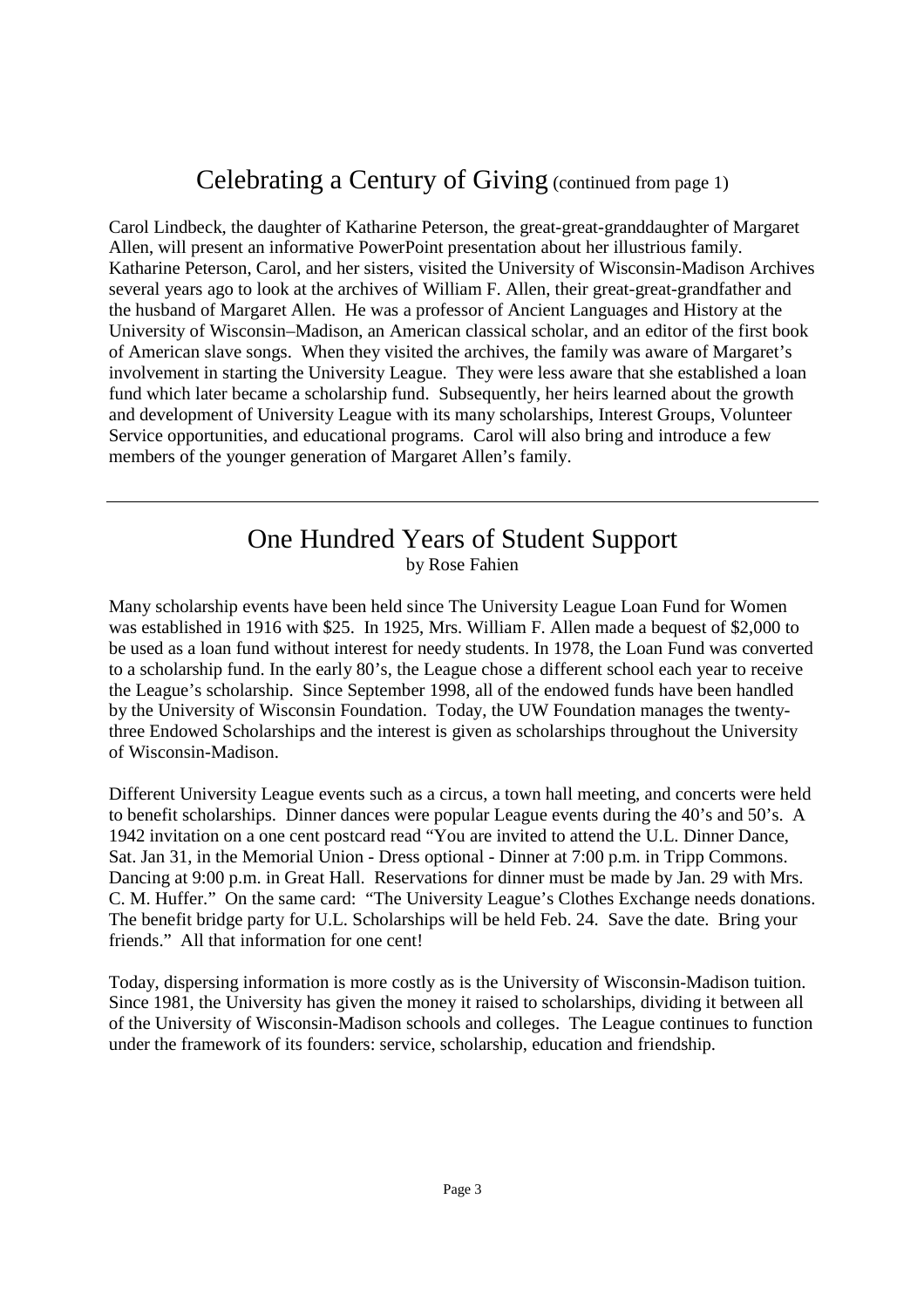## A Century of University League Giving The Final 25 Facts, from 1976 to 2016

- 76. 1976 Dues raised from \$5 to \$6
- 77. 1976 League had 805 members
- 78. 1976 University League celebrated its  $75<sup>th</sup>$  anniversary
- 79. 1978 Mrs. William F. Allen Scholarship Fund established (\$10,000 from Loan Fund and \$200 from University League)
- 80. 1978 Policies revised to state "the name shall be *The University League, Inc."*
- 81. 1980 First Past Presidents Lunch held
- 82. 1981 Published the Newcomers Handbook to be mailed to incoming faculty. It was revised and reprinted in 1988 and again in 1996
- 83. 1981 The University League, Inc. became a tax exempt organization
- 84. 1985 First Big Ten Faculty Wives' Organization meeting held at the University of Michigan
- 85. 1985 Dollars For Scholars Run produced a net income of \$367 in 1985 and \$751 in 1986
- 86. 1985-86 The Honorary Life Membership category dissolved due to increasing cost of maintaining members who do not pay dues
- 87. 1987 League had 28 new members and 709 paid members
- 88. 1992 University League mission statement was approved: *Supporting Scholarships, Service, Education and Friendship*
- 89. 1993 The University League Endowed Scholarship was established
- 90. 1993 League membership opened up to members from the community
- 91. 1994 Newcomers was disbanded due to insufficient numbers of new members
- 92. 1995 Madison Friends of International Students (MFIS) became a separate organization and the MFIS President no longer held a League Board position
- 93. 1995-96 First Pay In May, changing the dues deadline from the fall to the previous spring
- 94. 1997 Book value of University League Endowed Scholarship Fund was \$21,570
- 95. 1998 Louise B. DeFoliart Endowed Scholarship Fund was established totaling \$17,210 (\$10,000 from Gene DeFoliart, \$3,000 from Louise, \$4,210 in memorials for Louise)
- 96. 2000 University League opened its membership to men.
- 97. 2000 Past Presidents presented the University League Logo pin in appreciation of service
- 98. 2001 May 4 University League celebrated 100 years in the Great Hall, Memorial Union
- 99. 2004 University League website developed (univleague.wisc.edu)
- 100. 2016 March 16 **The University League Celebrates** *A Century of Giving*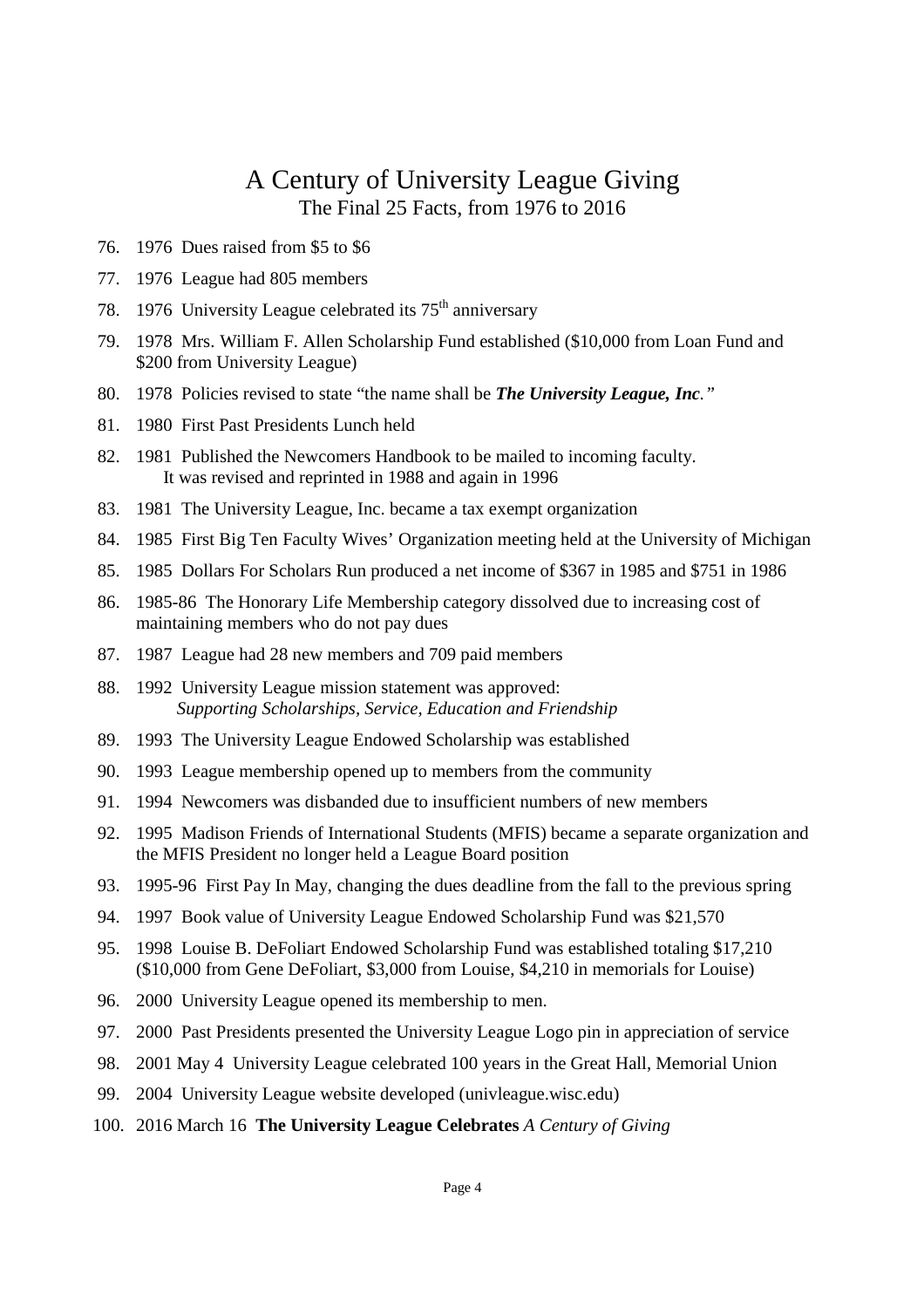# Past Presidents Interviews

### **Carol Mathis**

 **Carol Mathis** joined League after coming from Michigan State in 1959. The wife of the Dean of the College of Agriculture recruited Carol, encouraging her to join University League for its enrichment activities. Carol served as President from 1981-82.

 Carol was instrumental in helping to start a Housing Referral Service for new faculty.



She and her husband had rented out their home during the summers when they traveled. In 1975-76, after a few negative experiences, Carol, Betsy

Tishler, and others started this Service to help faculty find housing. Eventually the University staff provided this Service.

 In 1959, bridge was one of the first interest groups Carol joined. Carol believes she has played in the bridge groups longer than any other League member.

 Carol remembers a trip to UW-Stephens Point where representatives of faculty wives' organizations met. Subsequently, Karen O'Neill, wife of UW President O'Neill, and Sally Fleming, wife of the University of Michigan President, started the Big Ten Faculty Wives' Organization, which first met at Michigan in 1986.

 Carol's message to membership is that if you stay on the periphery you miss the opportunity to meet others. Serving on a committee or as a Board officer is fun and you will meet members who want University League to continue to be successful in its mission.

## **Margaret Hickman**

 **Margaret Hickman** joined University League in 1978. She recalls the 1978 change of the Mrs. William F. Allen Loan fund to the Mrs. William F. Allen Scholarship fund, combining \$10,000 from the loan fund that was not well utilized and \$200 from the League. By 1998, the Endowed Funds were moved to the UW Foundation.

 Margaret served on the Board of League before assuming the presidency in 1988-89. She "loved" serving as President, learning how the organization worked and seeing the integration of members into the many League and volunteer activities. She was very pleased when, during Heidi Bollinger's presidency in 1987-88, instead of being listed in the Yearbook by their husband's names, members were listed with their first names with their husband's names in parentheses, encouraging members to call each other by their **first** names!

 In 1972, Margaret came from Iowa City where her husband James was a Professor at University of Iowa. James was hired that year to teach at UW-Madison Business School in Actuarial Science and Statistics. Margaret received her degree in Home Economics at the Iowa State University in 1950. She taught high school home economics for a number of years. She later used her cooking skills for three years teaching wives of foreign students

to prepare American style cooking. Her master's degree was interrupted by the move to Madison.

 In Madison she became very involved in many volunteer activities while raising three children. She was excited to assist her husband James, then Dean of



the Business School, to raise money for the building of Grainger Hall. She was very impressed that the alumni were so generous in their giving and were so proud of their time at UW-Madison.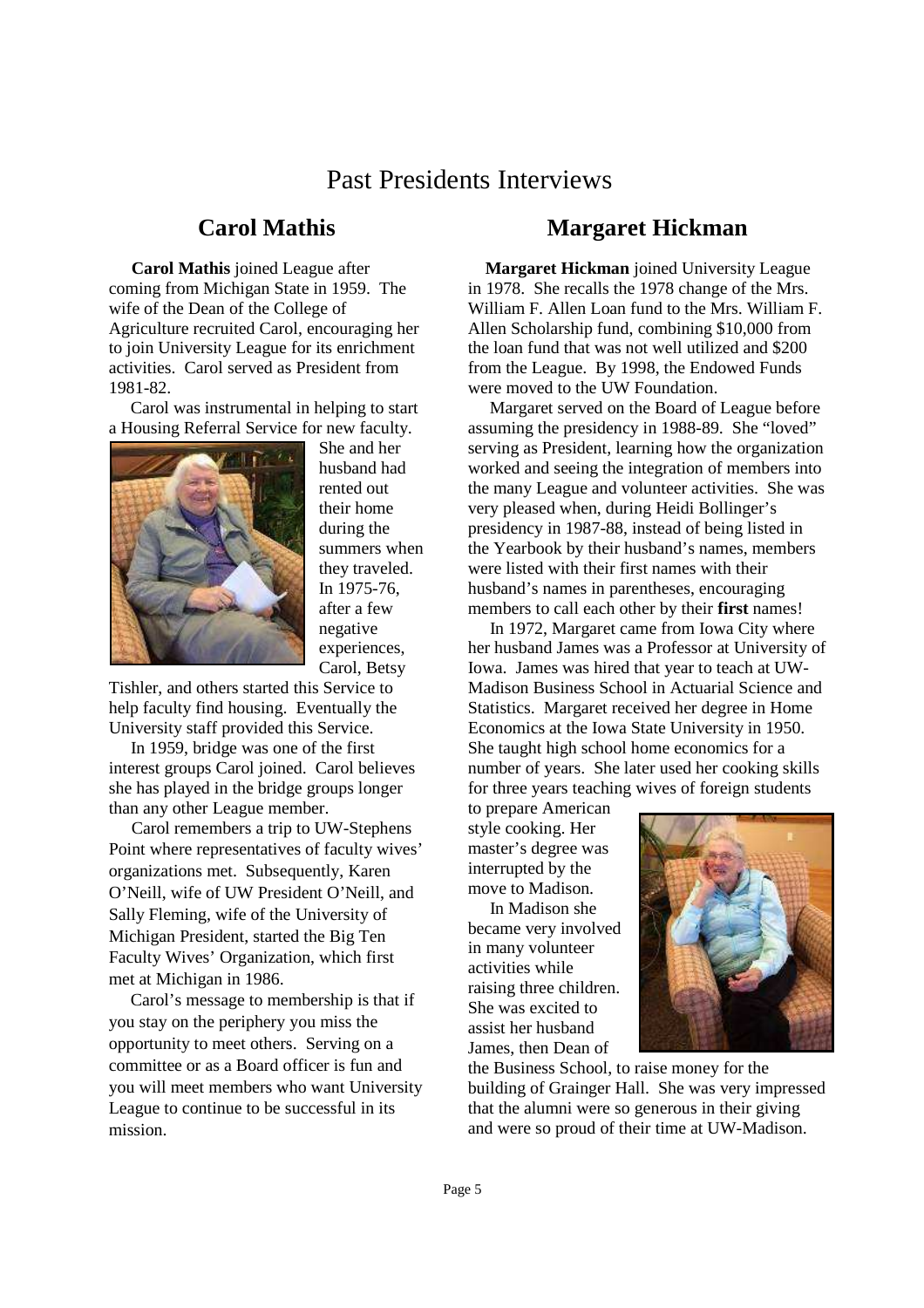# Spanish Reading and Conversation Holiday Fiesta

 The Spanish Reading and Conversation Group met at Middleton Library December 15 for a Holiday fiesta. During this fiesta, members took a break from reading to sing Spanish villancicos and other holiday songs. The singing was accompanied by pianist Shawn Djamali. Irene Geller, Mina Kato, and Joanna Thompson were ready to dance. Co-chairs Karen Pasch and Mina Kato organized the potluck. Special foods included the traditional almond candy, *turrón (duro/*hard) and (blando/soft), *jamón serrano*, *tortilla española*, a potato omelet, which is a favorite *tapa*, *bocadillo* (sandwich) or a typical evening entree, which is served at 10 or 11 PM (it is not a typical breakfast item). Guacamole, cheese, fruit and sweets were other offerings.

 This Interest Group meets the first and third Thursdays at local libraries. The Sequoya Library is a favorite, but other libraries are used as well. This year we read *El ruido de las cosas al caer (The Sound of Things Falling),* a portrayal of the drug wars in Colombia, and *La ridícula idea de volver a verte* (*The Ridiculous Idea of Not Seeing You Again)*, a comparison of the author's emotions and thoughts about her husband's early sudden death with the thoughts of



First row, Stella Prucha, Joanna Thompson, Yolanda Grajales-Sutter, Aurora Gil-Casado, Irene Geller, Shawn Djamali, and Mina Kato. Back row, Kay Jarvis-Sladky, Jan Morse (hidden), Sally Schrag, Anna Peczerski, and Theresa Calderon. Photographer: Karen Pasch, Missing: Elia Basurto-Colson, Elizabeth Gaus, Molly Wesling, Esther Bach y Rita, Karen Ostrov, Pauline Thome, Jan Tymorek, Celia Lobo Anderson and Patricia Meagher-Springer.

### **In Memoriam**

**We regret to announce the loss of League member** 

**Marguerite Sykes** 

Marie Curie, who kept a journal about the death of her husband Pierre at the age of 46.

 The new Interest Group, Spanish Conversation, meets the second Thursday of each month at Panera on Mineral Point Road. The conversation is focused on a brief magazine article circulated for that meeting. If you are interested in joining either group, both of which speak only Spanish, call Mina Kato or Karen Pasch.

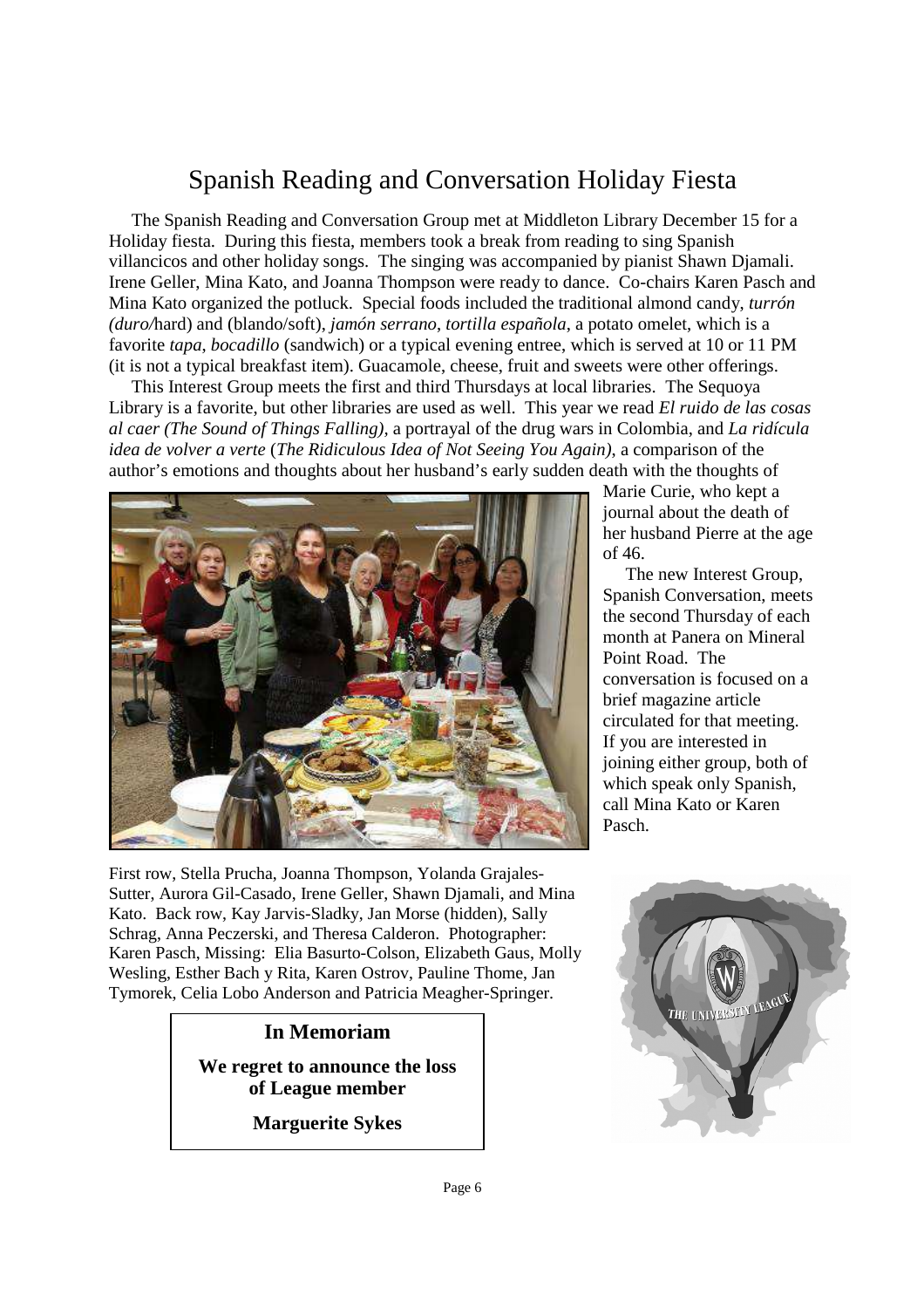## 2016 Scholarship Benefit

 By now, you should have received your 'special' invitation for the *Stay-At-Home Scholarship Benefit*. For 100 years University League has supported University of Wisconsin-Madison students. Help us to celebrate this Centennial by giving a generous donation to this fund raiser, so we can raise the *Balloon* to new heights of student support!!

 So, please give generously so we can continue our wonderful history of student financial support, assisting their *Rise to the top of their Education Goals!!* 



Scholarship Benefit Committee. Front Row: Linda Auer, Susie Jablonic. Back Row: Judy Stevenson, Kathleen Murphy Sherry, Anne Stoelting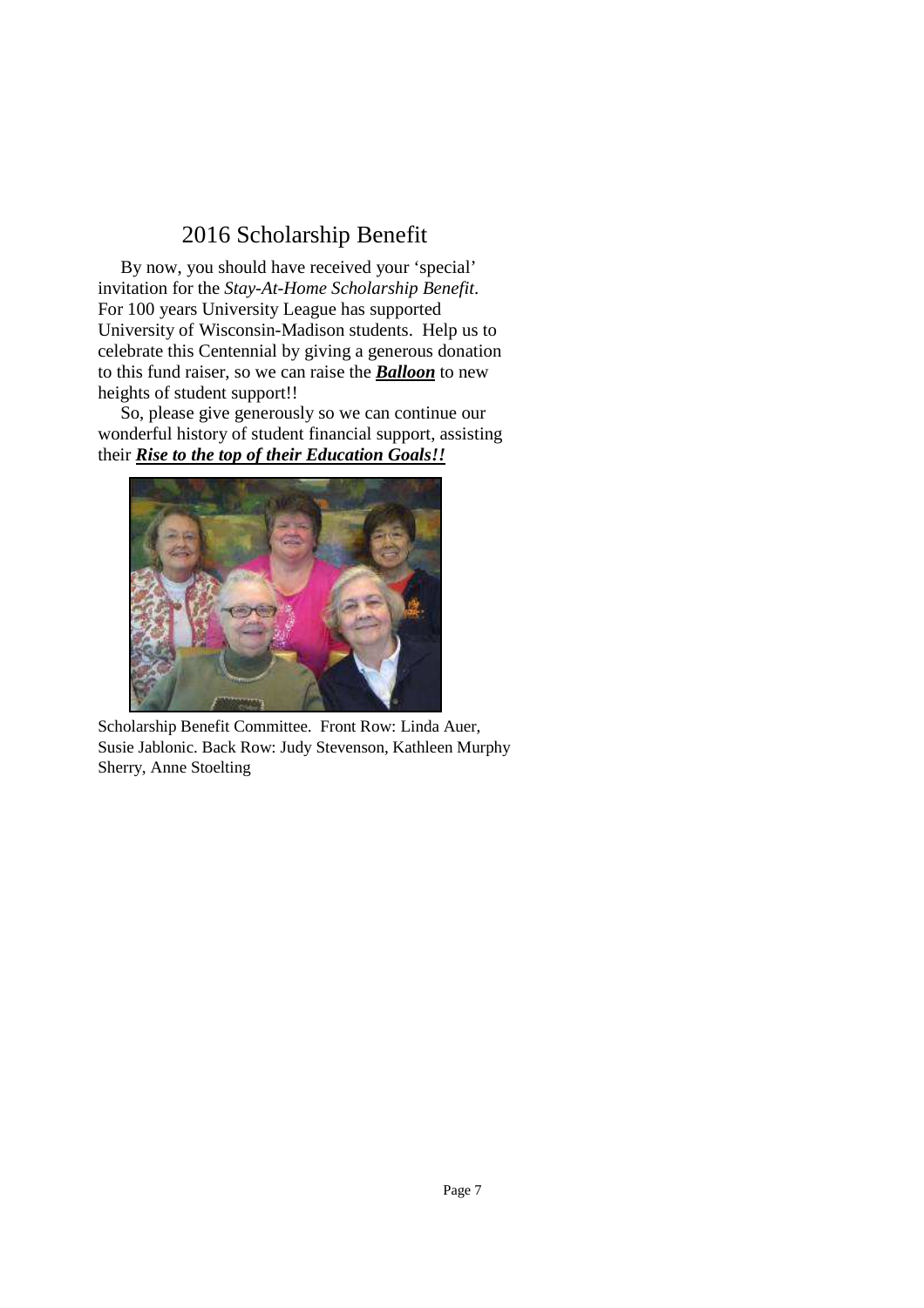# Scholarship Recipient Interviews

#### Baila Kahn

 Baila Khan received one of the University League Angelena Frensley Lenehan Endowed Scholarships. She graduated from Marshfield High School in May 2015. She is a freshman at University of Wisconsin-Madison this year. Baila comes from an Indian/Pakistani family and is the first generation American here in the United States. Her father passed away when she was an early teen. His death changed Baila and made her more independent, compassionate, and forward-thinking.

 Baila finds solitude in books. One of her favorites is *1984* by George Orwell.

 Baila is majoring in Biology and Spanish and is pre-med. She wants to be a physician like her late father. Science has always been Baila's favorite subject. Aiding others gives Baila a greater sense of accomplishment than any other activities. In addition, Baila would like to study abroad in a Spanish-speaking country.

 Baila is very grateful for this wonderful scholarship. She says the scholarship

enables her to focus more on her studies. She greatly appreciates this generous scholarship and is thankful for the recognition of her efforts.

#### Justin Bannister

 Justin Bannister received one of the Mrs. William F. Allen Endowed Scholarships. He is currently a freshman in the College of Letters and Science. He graduated from Preble High School in Green Bay, Wisconsin. Justin hopes to major in Computer Science and International Studies with a certificate in German. In High School, Justin was very involved in his school and also worked as a baker in a local grocery store. Justin was lead drum major and lead trumpet in his high school band. Now he is part of the University of Wisconsin-Madison Marching Band's trumpet section.

 Justin says a huge thank you to University League donors and says he will immerse himself in his studies. "For this gift, I thank you!"

## Volunteer News

 Once again, the University League provided volunteers for Wisconsin Public Television's annual December Membership Drive. The League group worked Saturday, December  $12<sup>th</sup>$ , from 2:00 to 6:30 PM. Our six Volunteers, Joanne Cantor, Theresa Calderon, Linda Harvey, Kay Jarvis-Sladky, Sandra Nuernberg, and Emlen O'Keeffe, enjoyed the afternoon taking phone calls from those wishing to donate and entering donor information into the computer. The Drive was very successful, thanks to all the volunteers and groups that participated. The final total raised during WPT's Membership Drive from Saturday, November 28<sup>th</sup>, through Sunday, December 13<sup>th</sup>, was \$585,000. During the shift that League members were working, \$20,154 was raised. A single donation of \$1,000 was received by one of our League Volunteers!

Eight volunteers will be needed for the annual March Drive (March  $5<sup>th</sup>$  through March  $20<sup>th</sup>$ ) on Thursday, March  $17<sup>th</sup>$ , from 6:45 to 10:30 PM. This will be a live shift with a guest from the show appearing on the program that night. If you are interested in volunteering that evening, please contact Emmie O'Keeffe as soon as possible by email at *emlenvj@gmail.com* or call her at 608-556-3788.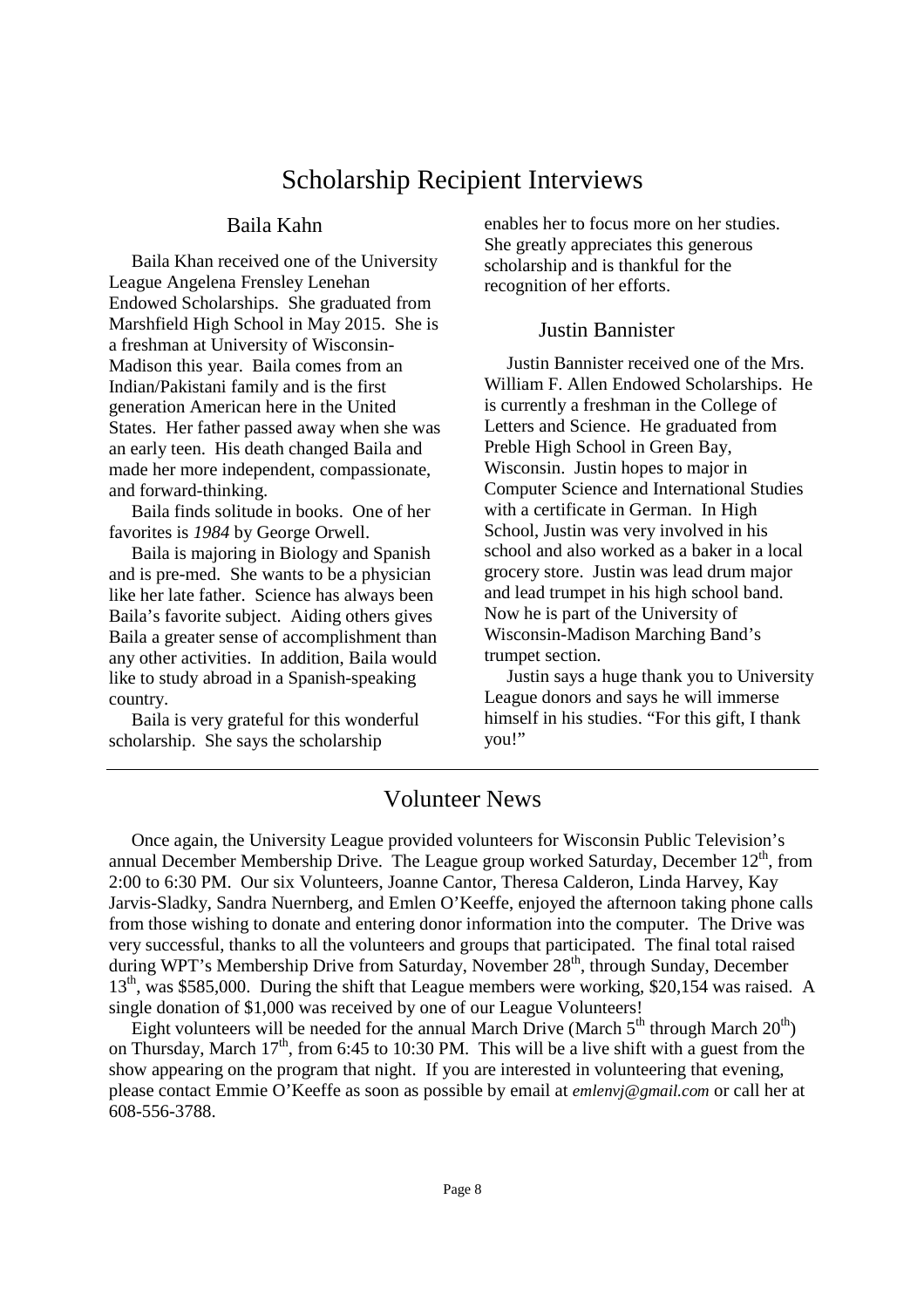|                | Wednesday, March 16, Social 10:00 AM, Blackhawk Country Club                       |
|----------------|------------------------------------------------------------------------------------|
|                | Program: Carol Lindbeck,<br>Memories of University League's Founder Margaret Allen |
| <b>Member:</b> |                                                                                    |
| <b>Member:</b> |                                                                                    |
| Guest(s):      |                                                                                    |
|                | Reservation Form due March 8, 2016                                                 |
|                | Reservations at \$24 each                                                          |
|                | <b>General Scholarship Donation =</b>                                              |
|                | Total =                                                                            |
|                | Checks payable to "The University League, Inc."                                    |

# **Help Us Get New Members**

Did you know that members who join University League now don't have to renew again until **May 2017**, getting four months free? This provides a perfect opportunity for you to encourage a friend or neighbor to join League. Consider giving a University League membership as a gift. Membership in League provides opportunities to participate in the more than 25 Interest Groups, to attend meetings, to make new friends, and to support scholarships. Since you are aware of the many opportunities for service and social activities, you can enthusiastically share this knowledge with friends and family.

As of February 1, we have 395 members plus 62 spousal members for a total of 457 members. Since our last newsletter, we have gained three new members, but unfortunately lost one member.

Remember, new members joining in January through May will be paid members through May 31, **2017**. "You Are Invited" brochures, which contain further information and an application blank, will be available at the March Celebration. If you have friends or family who you feel would enjoy the League, please call or email me with their name and address and I will send membership information to them – Lynda Cantrell, Membership Chair, 203-5211, reylynda@gmail.com.